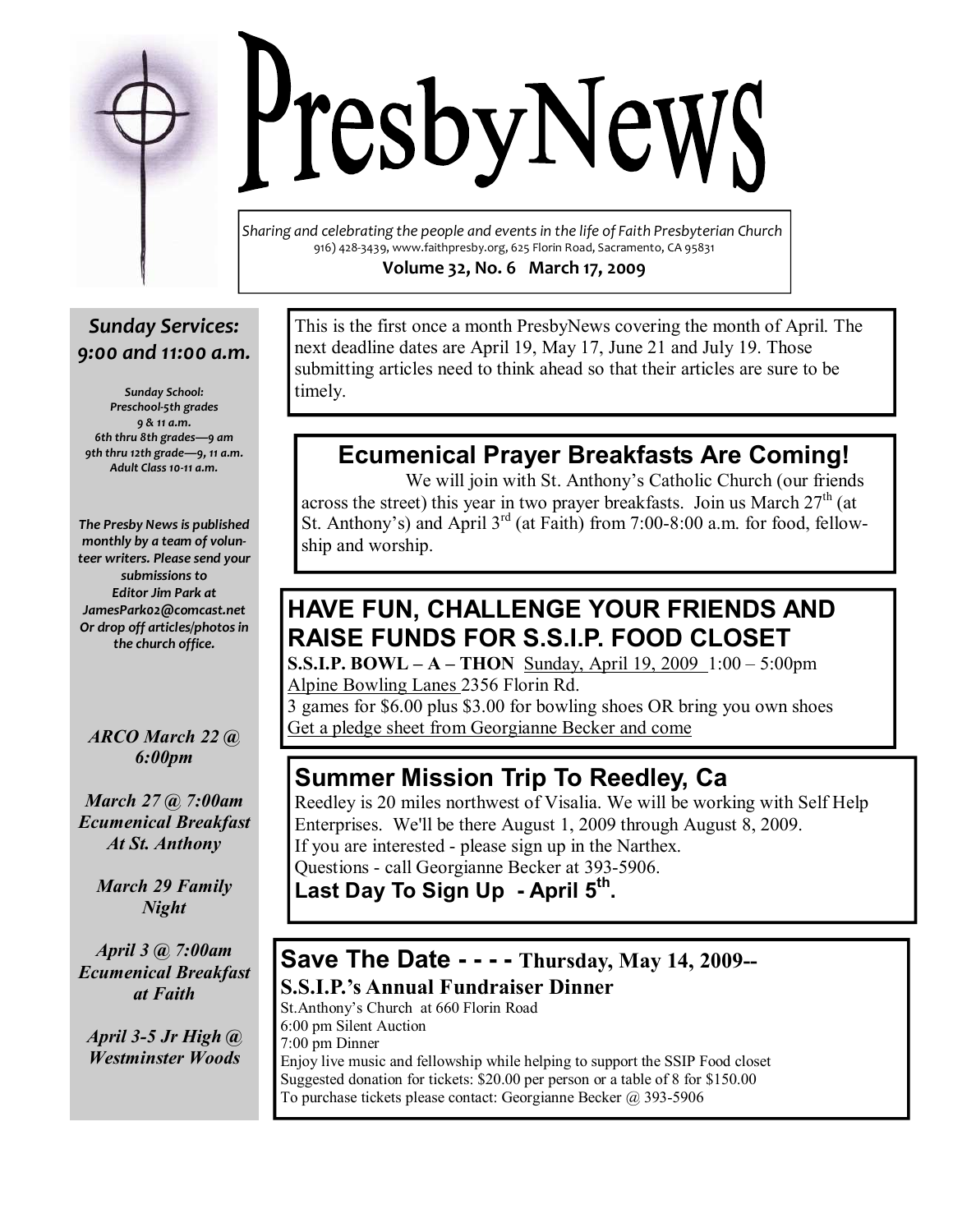## Dear Faith Family,



Our church office received this letter recently. It was written by a young man who was very involved in our youth ministries a few years ago until he was sentenced to state prison. He has served a couple years of his sentence, but has several more to go. Since it was addressed to the whole church, I thought it appropriate to share it with all of you.

February 23, 2009

Dear Faith Presbyterian Church,

 Hi there! I don't know if you remember me, but my name is Brandon Mincks. I was part of "Crew" Youth Group activities in 2004-2006. I have been corresponding with you guys (Pastor Jeff, Pat Tatro, Cindy Canaday…) for a while but I have not written in a long while because I have been transferred and moved around through the state quite a bit this past six months. Anyways, how are you guys doing? I hope all is well with you guys. I apologize for coming to prison and am sorry for letting all of you down. You will be happy and proud to know that I am going to "Nondenominational" church services and nightly Bible study and getting back on track to the Lord Jesus Christ and eternal life and salvation. I realize the errors in my ways and am working hard every day to stay on the right track and be the man that everyone knew I could be. Well…I won't talk your ears off so I'll close this letter for now. I thank you for the support and love and prayers and ask for the continuance of these things.

 With much love and respect, Brandon Mincks

 My new address is: Brandon Mincks F-75899 S.A.T.F. E-Gym 304 P.O. Box 5242 Corcoran, Ca. 93212

 Most of you likely do not know Brandon. Some of you do. Either way, I hope you will be touched by the fact that God seems to be powerfully at work in this young life which, according to some, was headed nowhere. I also hope you will be encouraged that the grace of Jesus Christ which was communicated through the ministry of this church is sustaining a young man through a very difficult time in his life.

 Even if you don't know Brandon, you may feel God's leading to write him a note of encouragement. If so, please do so. His mother has told us that notes from his brothers and sisters in the church are a lifeline for him. Whether you write or not, please say a prayer for Brandon, that God would continue to work a miracle in his life. Also pray for those who continue to do tireless work here at Faith with your young people. Who knows what lives are being impacted even today by the grace and love of Christ they experience in this place.

I look forward to worshipping with you this Sunday.

Grace & Peace –

Jeff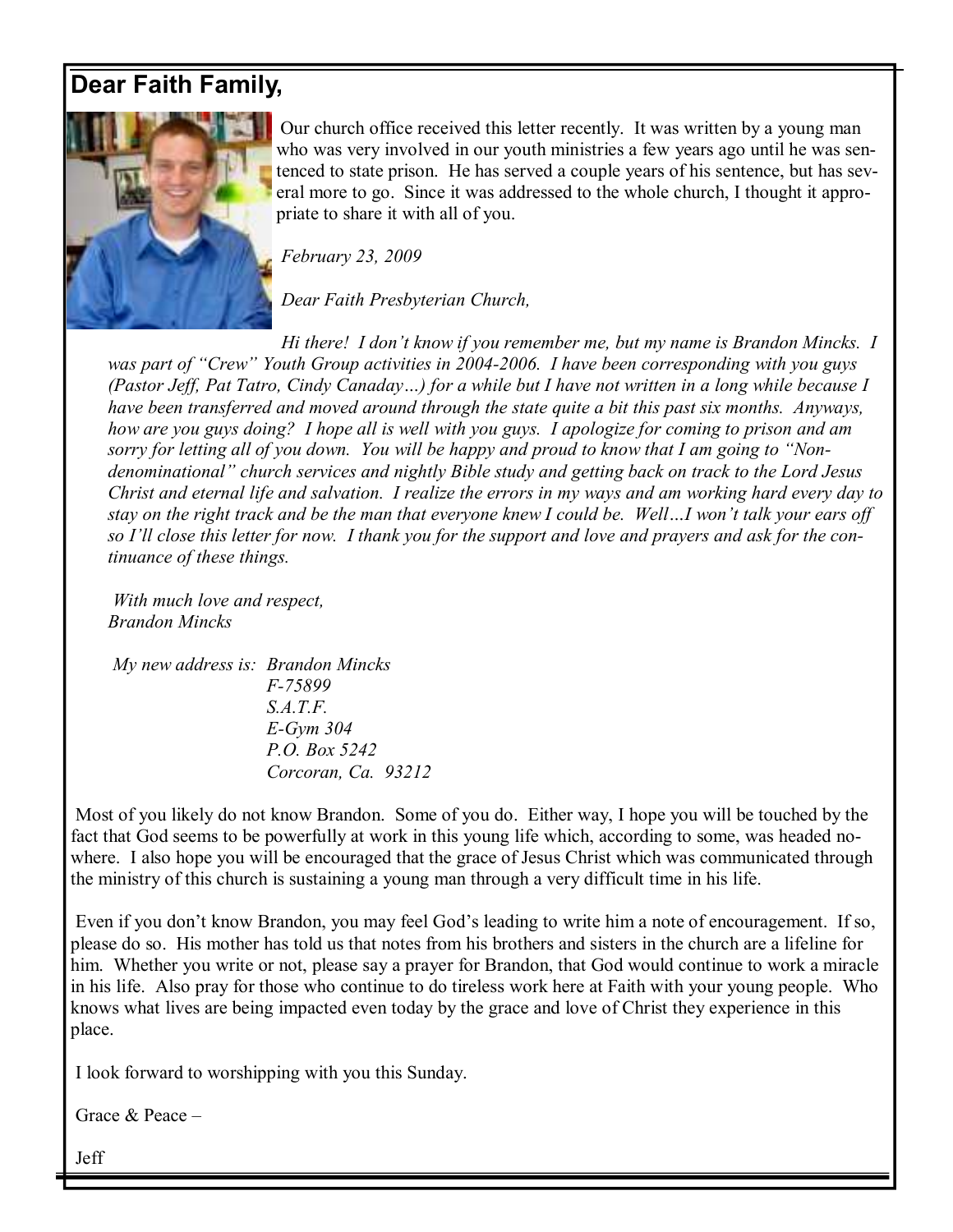#### A Worship Experience of Lent – Filling Our Sails With The Wind of God's Grace

A time of worship, teaching, reflection, and the celebration of the Lord's Supper. We will be working our way through some of the core spiritual disciplines of the Christian life. -Wednesdays, 7:00-8:15 p.m., March 18, 25 & April 1 Facilitated by Pastors Jeff Chapman & Jim Zazzera

#### Ecumenical Prayer Breakfast – New This Year!

We will join with St. Anthony's Catholic Church this year in two prayer breakfasts. Join us March  $27<sup>th</sup>$  (at St. Anthony's) and April  $3<sup>rd</sup>$  (at Faith) from 7:00-8:00 a.m. for food, fellowship and worship.

#### Maundy Thursday Dinner & Worship

Thursday, April  $9<sup>th</sup>$ , 7:00 p.m. (All-church dinner at 6:00 in Link Hall)

#### Good Friday Prayer Vigil & Good Friday Community Worship

Individuals will be invited to come to Faith on Good Friday (April  $10<sup>th</sup>$ ) and participate in a self-guided time of prayer and meditation (we'll have resources) from 7:00 a.m. until 7:00 p.m. Then, all are invited back for a service of healing and wholeness which pastor Joan Stock will lead at 7:00 p.m. that evening.

#### Easter Sunday Worship is Sunday, April 12<sup>th</sup>!!



Dear Faith Family,

This year there are four youth and two advisors going on the Urban Plunge mission trip. Roy Bagby (leader) Jessica Mendoza, Zoë Bill, Sophia Bagby, Nate Barton, and Quinn Vaughn.

 For those of you who don't know, Urban Plunge is a missions trip to San Francisco with Youth With A Mission (YWAM) where we will be living in the Tenderlion District for a week helping and interacting with the homeless. As one part of our trip, or mission, we will be handing out hygiene kits to the peo-

ple. While we will be distributing the kits in San Francisco we can't do this task alone, we need your help. To make our hygiene kits we need supplies and we are asking you to please, please donate. Any supplies you can donate make a huge difference! For the kits we need:: Feminine hygiene products, Toothbrushes, Toothpaste, Travel size shampoos and conditioners, Soap, Razors, Deodorant, Nail clippers, Socks Thank you so much for your help and generosity! These items need to be in by Sunday April  $6<sup>th</sup>$  and can be place in the two bins provided in the narthex.

We covet your prayers also. As we look ahead we expect to be face to face with difficult realities about poverty, to enjoy or time as a team, to tangibly serve the people in need and to engage in prayer in new ways. Specifically we feel lead to have the goals to enter their lives while honoring their space and respecting who they are, to face the fear of judgment we might receive in offering prayer, and to learn how to pray. Please keep these and any other leadings in your prayers for us during this week.

Sincerely, The Urban Plunge Team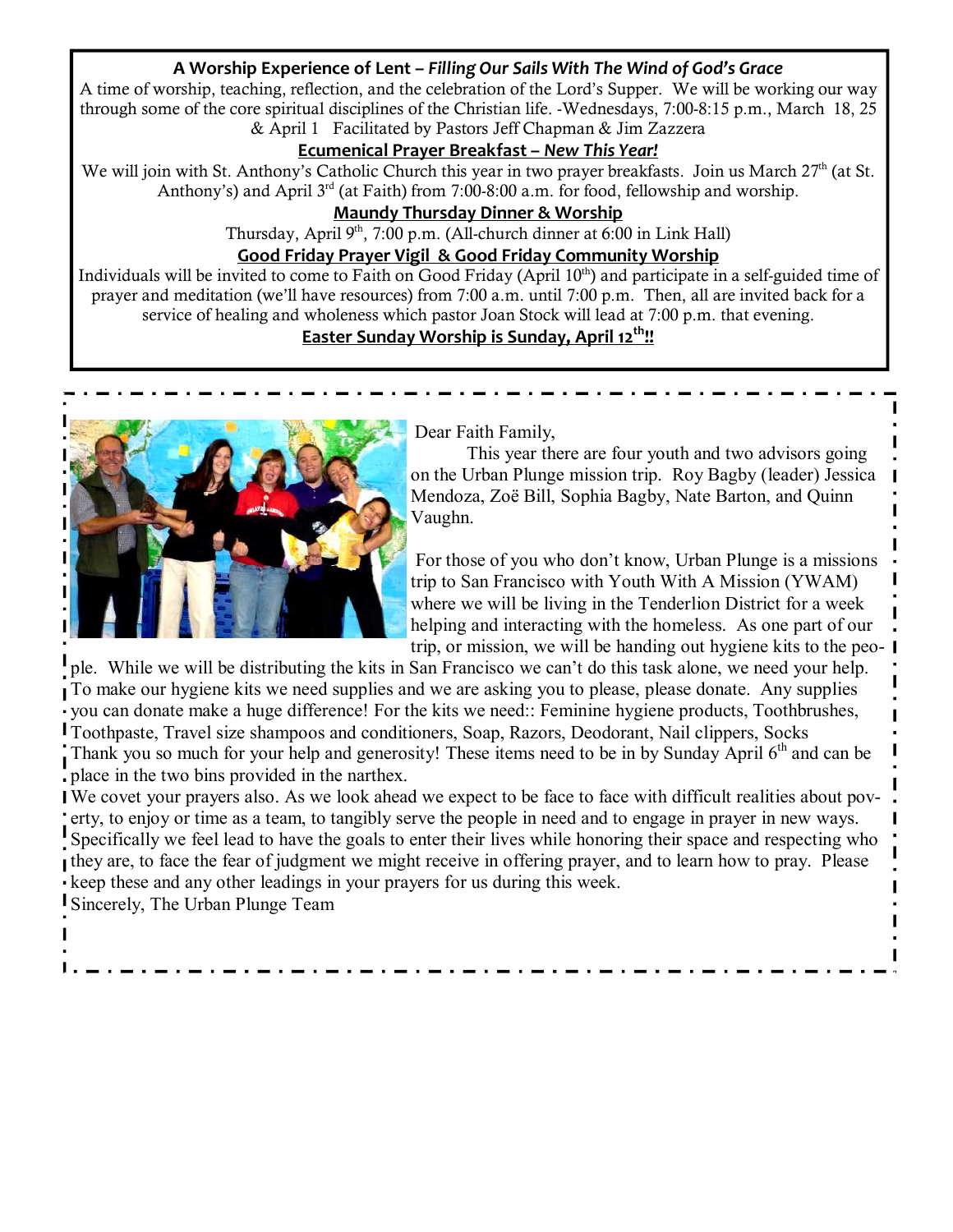# Family Promise Week Is 3/22 To 3/29

 Come join us as we provide hospitality to our guest families. Do you like to cook, play games, chat with our families, or "camp out" at the church? Do you like to set up for the families or take down at the end of the week? You can sign up for those activities on the whiteboard. The board is on the wall across from the office at the church.

 You can sign up for dinner, evening activity, and overnight teams, set up, take down, laundry, transporting mattresses to the next church, and to be a Team Leader.

We will take sign-ups in the Narthex on 3/8 after first and second services. If you have questions call Cynthia Crow (3929141) or Sue Hooper (3932633).

### Acoustic Improvements Funding Update

Phases I and III of the Acoustic Improvement Plan have been successfully funded. Contracts have been signed to purchase and install new sound systems for the spoken word and portable music needs. Also a contract has been signed to replace the floor covering in the Narthex. These improvements will significantly enhance sound qualities in the Sanctuary and Narthex. We thank everyone who has contributed to funding the Acoustic Improvement Plan.

At the March 9th meeting of Session the status of a fund raising campaign for Phase II of the Acoustic Improvement Plan (replacement of organ) was discussed. Session adopted the following: A fund raising campaign for Phase II of the acoustic and music improvement plan is delayed until the economic situation in the country begins to improve or funds become available. However, we invite all who can donate to the building fund to continue with the promise that the first priority for expenditures of funds in our current building fund account will be used to purchase a new/used organ. Also, sometime in the future, Session will form an organ committee to continue researching options for purchasing such an instrument.

If you have any questions please contact Jim Hill, Stewardship Elder, 483-9058.



# Compassion Weekend Set for May 2-3

On May 2 and 3 we will cancel our regular worship services, shut down all church programs, and invite everyone to worship God through service in the community. Compassion Weekend returns to Faith! Last year over 400 people participated in 14 projects.

Projects are scheduled both on-site and off-site Saturday and Sunday and everyone (all ages!) is invited to participate. On Sunday late afternoon we'll have a Celebration Dinner at Faith, followed by a Celebration worship service, to

praise God for all of our efforts!

Project sign-ups will be held in the Narthex throughout the month of April after both services. To see what projects we'll be doing this year, go to the Faith website at www.faithpresby.org and look for the Compassion Weekend link. Questions? Call DiAnne Brown at 395-6129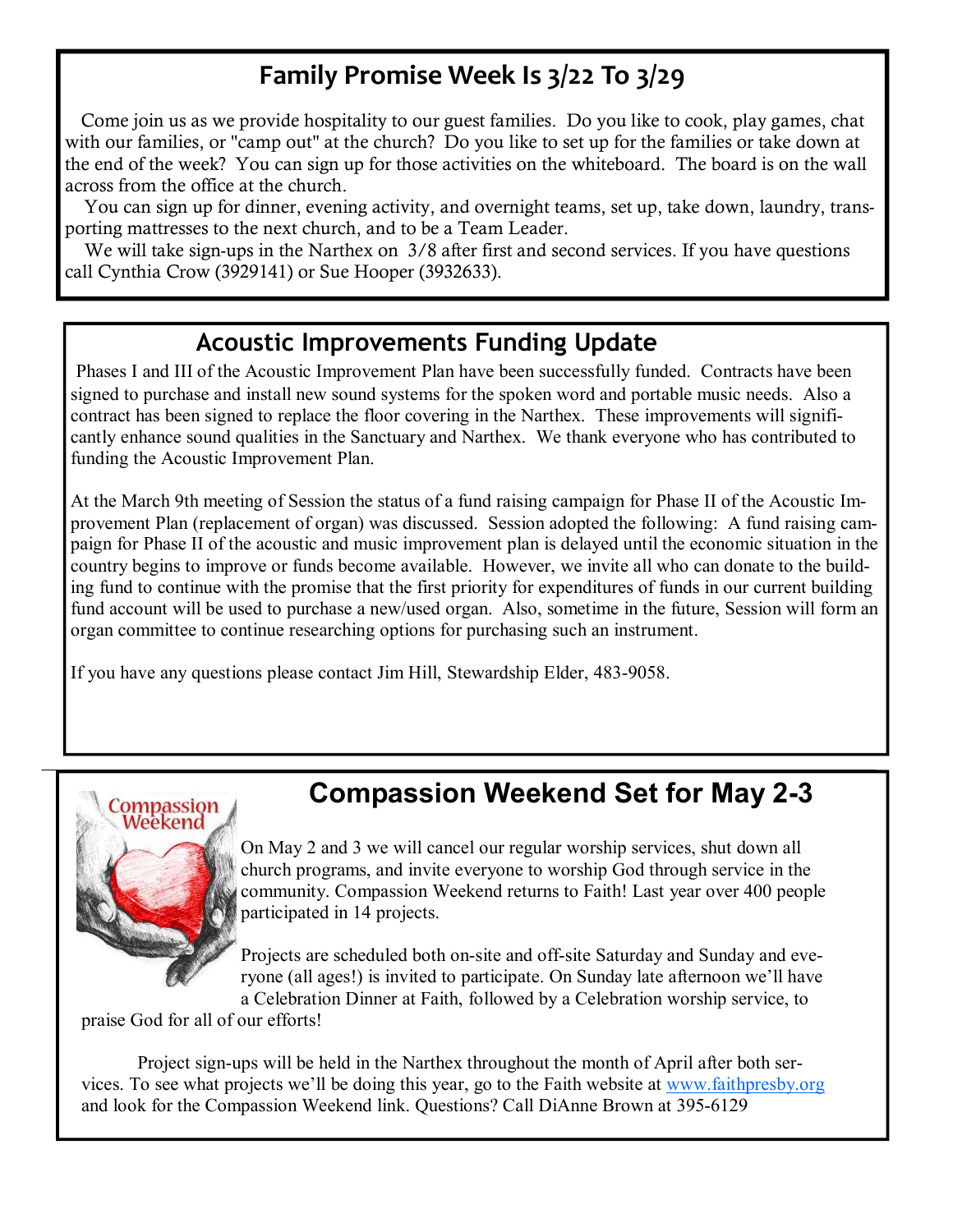# Just Neighbors

 "Love your neighbor as yourself." These five simple words are one of Scripture's most basic commands. As a result, people of faith have a responsibility to serve their neighbors and care for them – for any and all of God's children, especially those in need. However, sometimes the needs around us are so overwhelming that it is difficult to know how to respond, how to make difference, how to live out that call to service. Just Neighbors provides that next step.

 Just Neighbors, a program of Family Promise, is a unique interactive multimedia curriculum designed to educate a congregation about poverty, motivate them to greater service and empower them to advocate on behalf of our neighbors in need. Set up in nine thematic sessions, each Just Neighbors session focuses on various aspects that our brothers and sisters in poverty face on a daily basis, including employment and wage issues, the housing crisis, making ends meet financially, the effects of poverty on children, while also introducing ways to act in order to alleviate these problems.

 The Just Neighbors program will be presented at St. Anthony's Catholic Church and they have invited members of Faith to join them in this educational experience. If you are unable to commit to the entire 9 weeks, you are welcome to attend those which you are able to make.

Each session will last about an hour and will be held in the dining room area of the Memorial Center. The sessions will be held on the following Wednesdays at 7:30 p.m.:

March 18: Session 1 - Who Is My Neighbor? March 25: No meeting (We are having a parish mission). April 1: Session 2 - Making Ends Meet April 8: Session 3 - What Would You Choose? April 15: Session 4 - Does Working Work? April 22: Session 5 - Housing Matters April 29: Session 6 - Prejudice, Privilege and Poverty May 6: Session 7 - Our Children, Our Future May 13: Session 8 - Justice For All?

## A Benefit Performance for Family Promise

 A Child Shall Lead Them" is a pageant celebrating the beauty of life and its enrichment through relationships with the eternal and with people of all ages and stations of life. The cast, itself, will represent many of these varieties of community. Most of the music will be inspirational music from various Broadway plays, such as CHILDREN OF EDEN, TIME, LETTERS TO GOD, RENT AND PEACE CHILD. It is a play with a special message to us in these "tough" economic and social times. It will remind us of values that cannot be depleted.

 Come and be entertained and inspired as we consider the potential harmony that can be attained. David MacDonald of the Broadway Playhouse is for the fourth time presenting a musical as a benefit for Family Promise. There will be a performance right across the street from Faith at St. Anthony's Catholic Church -660 Florin Rd. on SUNDAY APRIL 26 AT 2:00 p.m. Tickets--requested donation--adults \$10--Children--\$5.



## Presbyterian Women

Regular meeting will be March the 25th. Mary Nabers

A Mission Project is being sponsored by Presbyterian Women. It is called Jared Boxes. The goal of the Jared Box Project is to lift the spirits of chronically ill children.

The boxes symbolize the importance of play and are filled with well wishes, hope and love. A Jared Box is a shoe size plastic storage box filled with small gifts, toys, cards and games. Each box contains items selected for a specific age and gender. If you are interested in participating there will be a box in the narthex thru March Items can be purchased at the dollar store. Sutter Pediatrics will be the recipient of our boxes.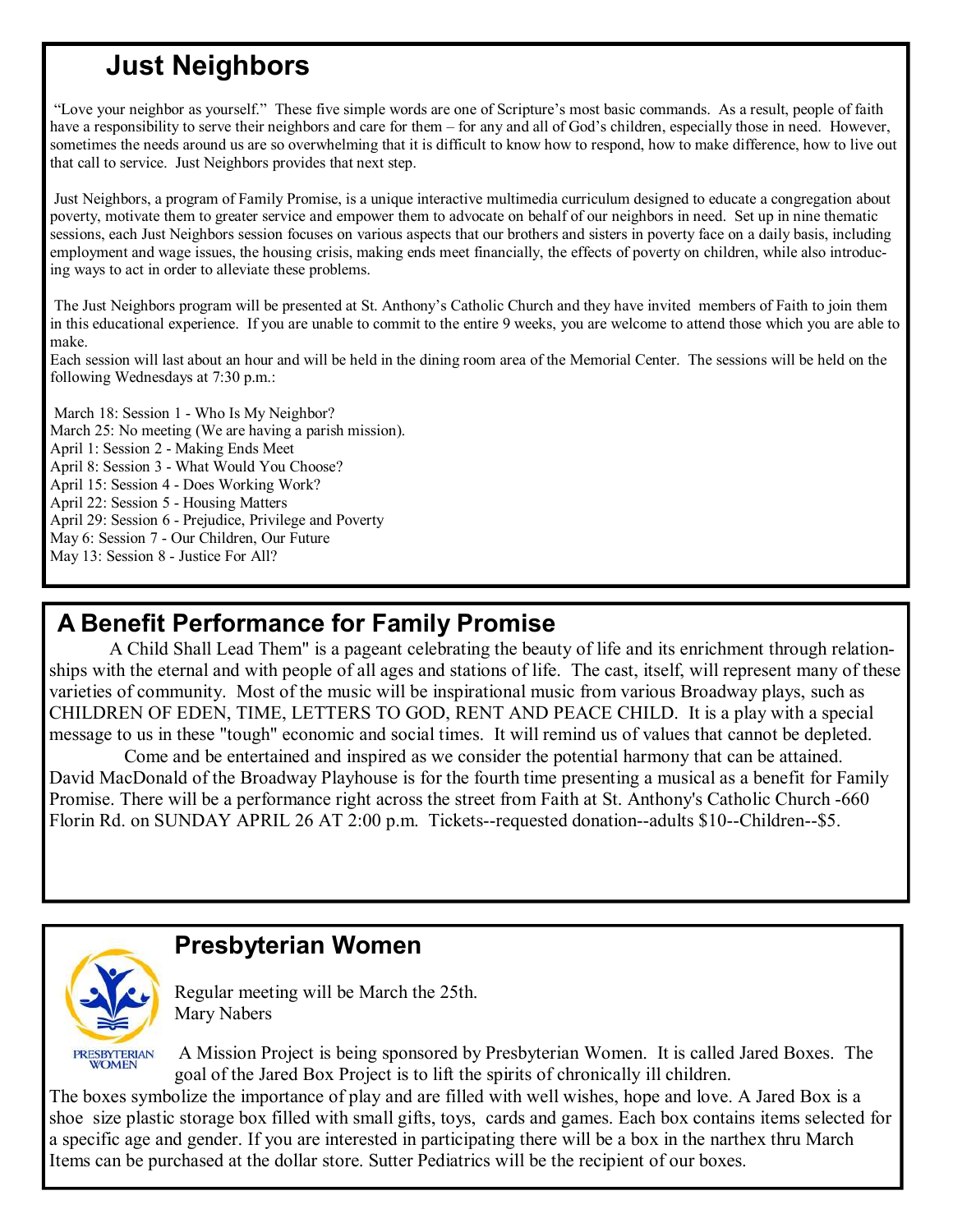# A Child is Waiting update

Jesus said, "...whoever welcomes a little child like this in my name, welcomes me." Mathew 18:5



PHOTO UPDATE: It's time for a group picture of ALL of our Child Sponsors. I'm hoping that Easter Sunday will be a good day for most of you. Jim Park will take the picture, at 10:30 during coffee fellowship. We will meet on the patio (weather permitting). Please bring a picture of your sponsored child, and a great big SMILE!

If you have further questions about World Vision Child Sponsorship, or if you would like to sponsor a child in need, please call Donna Touros at 427-2941

And so many of you, here at Faith, have done just that! Thank you!

Thank you, for your interest in World Vision, for your prayers for the children, and for visiting the table.

Thank you to Munchies and Crew for your time and attention, and for your great questions!.

Finally, for all of you who have blessed these children with the gift of CHILD SPONSORSHIP. Thank you!



### .There is going to be another bluegrass gospel concert at Faith – March 20 (7:30 pm, Friday evening)

Opening the concert is our own - Jenny May & the Faith Bluegrass Band (Willis Ackman, Arnie Gamble, Brad Johnson, Hal Johnson & Dave Rietz) One of the most exciting new bands to emerge on the national bluegrass scene in the new millennium, NewFound Road. They are the headliner for the evening. They specialize in a powerfully streamlined sound delivered with heartfelt honesty  $\&$  passion. The bands' three equally capable, yet distinct vocalists, who are also formidable instrumentalists & songwriters, ensure that each song is executed with both emotion  $\&$  precision, be it a bluesy solo vocal, soaring three part harmony, or a solemn a cappella gospel treatment. NewFound Road is contemporary bluegrass at its most soulful  $\&$ sincere but with fire  $\&$  intensity as well. The band's deep roots are in gospel music.

# "Understanding the Stock Market Crisis" March 24, 7:00pm in the

**Sanctuary** Frustration from the stock market losses of the past year causes anger and fear regarding personal investments. Faith's very own John Liddle, a financial consultant for 24 years, will tell the story of what happened to the markets, how the situation developed, and strategies for recovery. Topics discussed will include diversification, asset allocation, a general market review, and the Government's grand plan for economic recovery. Come, bring your questions and get some answers. Contact Jim Tracy at 428- 0311 or email james.tracy09@comcast.net.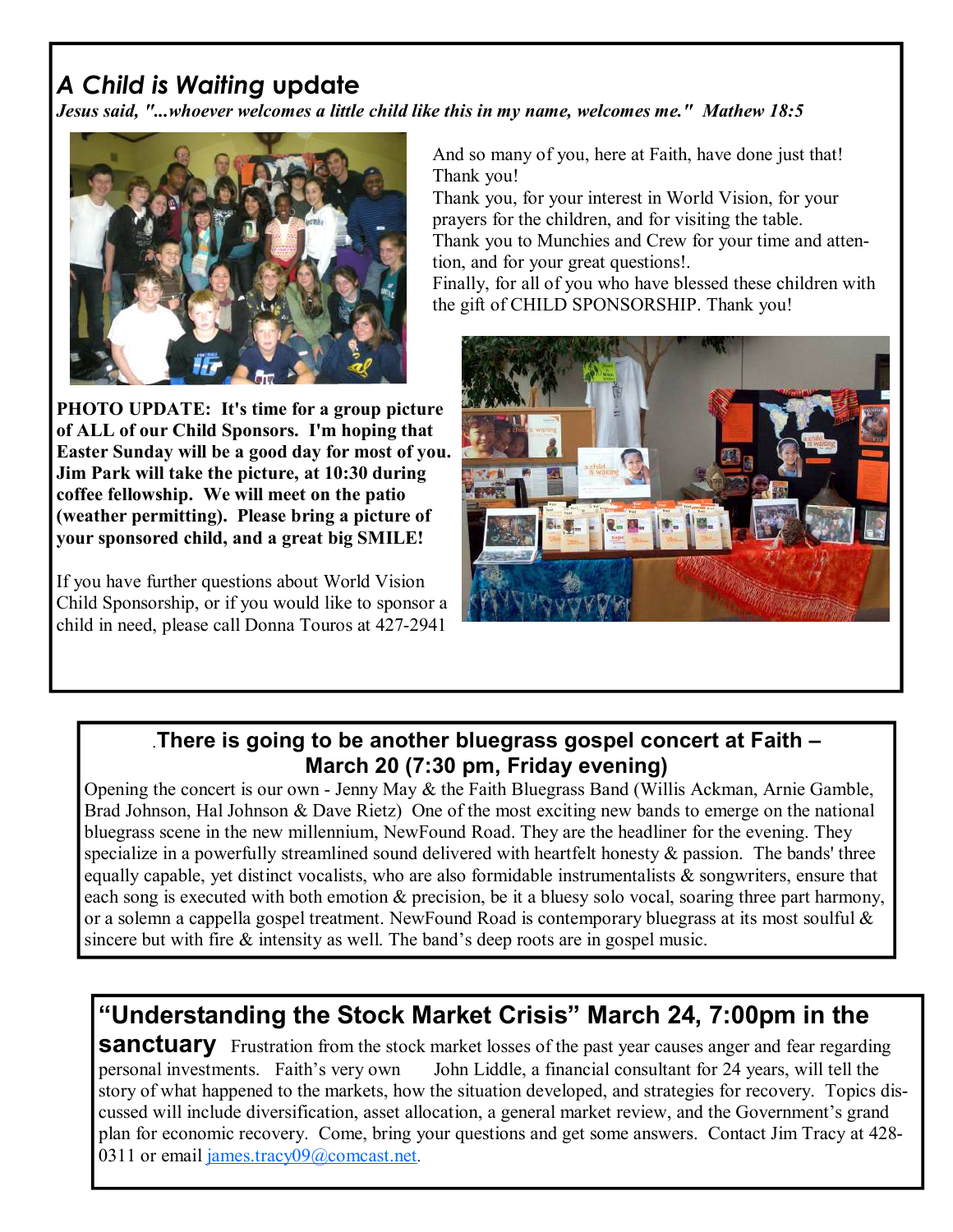# SSIP FOOD CLOSET Needs Your Help!

 South Sacramento Interfaith Partnership (SSIP) is an emergency food closet located at Bethany Presbyterian, 5625 24th Street, Sacramento-95822.

 There are 17 member congregations in SSIP. They are Bethany and Faith Presbyterian, Centennial, Chinese, Florin, Hope, Oak Park, Sacramento Japanese, and Wesley United Methodist, Faith and Parkside Community United Church of Christ, Chinese Community, Fruitridge Christian Disciples of Christ, Lutheran Church of the Master, Prince of Peace, St. Anthony Church, and Unitarian Universalist Community.

 Hungry people in the zip codes of 95822, 23, 24, 26, 28, 31, and 32 may receive food. They can get food once per month. They receive enough food for 3 days--9 meals for every member of their family

 In a recent month the food closet gave out 2450 meals for adults, 130 for infants and 1601 for children. This is a total of almost 4200 meals and the numbers are going up.

Ways to be Involved

 You can bring a bag of food( canned meat or fish, canned beans, tomato products, fruit vegetables soup, cereal, pastas, rice, baby food ,top ramen, peanut butter(16 oz.) and sauces) to church the 2nd Sunday of the month.

 You can talk to Betty or Jim Park about helping with the daily pick-ups of food donated by local grocery stores

You can volunteer at the food closet. It is open M-F--9:00 a.m. to 11:30. The phone number is 428-5290.

You can donate money. \$30 will allow them to purchase 200 lbs of food.

 Faith has long been supportive of SSIP food closet. In this time of ever greater need, of more and more people losing jobs, of more and more hungry people, please continue to help if you are able---with your time or money or food donations.

Thanks for all you have done and are doing.



# SSIP Food Closet Special Needs

 The SSIP Food Closet has been inspected by the Sacramento County Public Health Department which now requires Food Closet to purchase a yearly permit for \$500. And also to replace the home style refrigerators and freezer with two commercial refrigerators and one commercial freezer for a cost of \$4,000. These unplanned expenses of \$4,500 are not in the SSIP budget. The SSIP Board is asking everyone to consider a special donation to help pay for these unexpected expenses. Donations of any size are welcome. You can make out a check to Faith Presbyterian Church with the notation that it is for SSIP.

Very nice refrigerators, but expensive.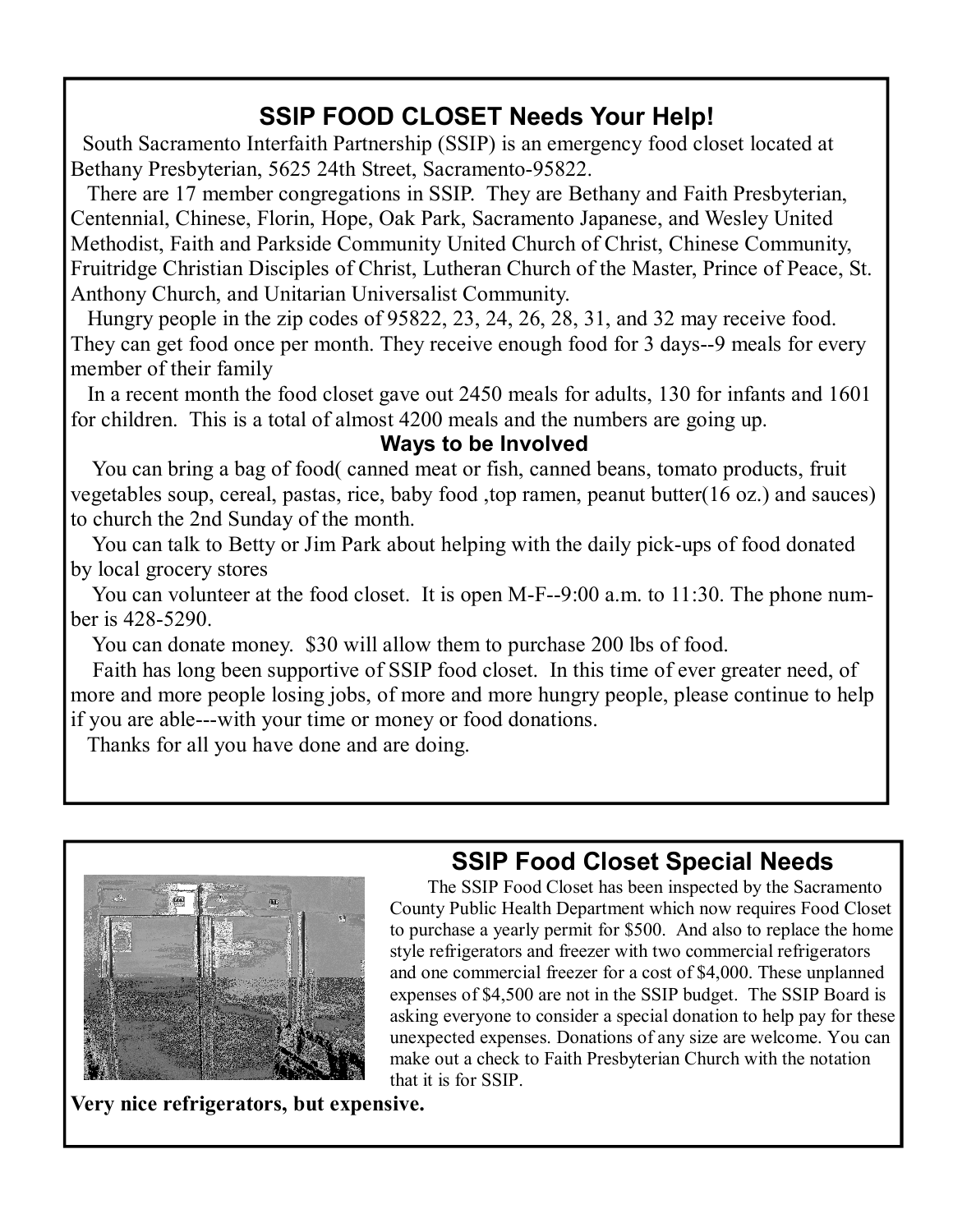**Faith Women's Book Club Update ...** When is the last time you read a good book? Come share your ideas. For convenience, we have an afternoon as well as an evening meeting.

**Afternoon Club** ... The afternoon club meets at 1:00 pm in the afternoon on the third Monday. March 16th "Alchemist" by Paulo Coelho April  $20^{th}$  "The Guernsey literary & Potato Peel Pie Society" by Mary Ann Shaffer and Annie Barrows May  $18<sup>th</sup>$  'The Glass Castle : A Memoir'' by Jeannette Walls Contact Marthe Sweet if you would like further information marthesweet@sbcglobal.net or 427-1783.

**Evening Club** ... The evening group has changed its meeting dates. In a survey it was discovered that more people could attend on the 4<sup>th</sup> Monday of the month. Because of the holiday the May meeting with still be on the  $3^{rd}$  Monday. Below is the schedule for the remainder of this year's calendar.<br>March  $23^{rd}$  "Alchemist" by Paulo Coelho

March  $23^{\text{rd}}$  "Alchemist" by Paulo Coelho<br>April  $27^{\text{th}}$  "Water for Elephants" by Sara

April 27<sup>th</sup> "Water for Elephants'' by Sara Gruen<br>May 18<sup>th</sup> 'The Glass Castle : A Memoir'' by Jean

'The Glass Castle : A Memoir'' by Jeannette Walls

If you want to receive further information via e-mail, please send your request to  $\frac{\text{ilah}\t{tunner@sbcglobal.net}}$ 

# **Thealth** Tuna and Eggs Keep Your Brain Big

As if wrinkles weren't bad enough, turns our our brains tend to shrivel as we age, too. Could eggs and tuna be the key to less shrinkage? Research makes it seem so. Why? Because

both tuna and eggs are good sources of vitamin B-12. And B-12 may help keep brain atrophy in check. How Low Is Low?

In a 5-year study, people who were low--but not deficient--on B-12 were six times more likely to have brain atrophy than people on the higher end of the normal B-12 range. So being even a little low may be bad. Make sure you're getting enough by taking a supplement or eating B-12-rich foods--like eggs and tuna.

#### Why Bigger Is Better

Brain shrinkage is commonly seen in people with Alzheimer's disease, and more and more research points to connection between cognitive function and B-12 levels. So this may explain the connection with brain shrinkage.

# ARCO March 8 Results

In spite of a small crowd, we made \$585. Thanks to Betty Keller for handling the inventory, Pat Tatro for handling the cash, and Cindy Canaday for starting the carpools from the Church and managing the runners. Thanks to Betty Keller, Vergie Cornelius, Demetrius Moore, Kitty Tatro, Pat Tatro, and Jennifer Smith for coming early and setting up the Stand. Steve Rock did a nice job managing the condiment stations, Nate Barton was our REALLY COOL ICE GUY and a runner in his spare time. We have a new hotdog slinger in the person of Demetrius Moore. He keeps his hot dogs rolling and his buns warm all night. Great job, Demetrius!! Special thanks to Sneh Rattan, who stepped up to help out at the last minute. Sneh does not attend Faith (yet), but was kind enough to donate her time and talents to support our youth programs. Our LAST game for this season is on Sunday, March 22, a 6:00 pm start, volunteers will need to arrive at ARCO by 4 pm. If you'd like to help out, please let me know. There will be parking passes at the Church outside the door to Link Hall on the Church Office wall, and under my doormat at home (6190 Riverton Way ……. Paul Keller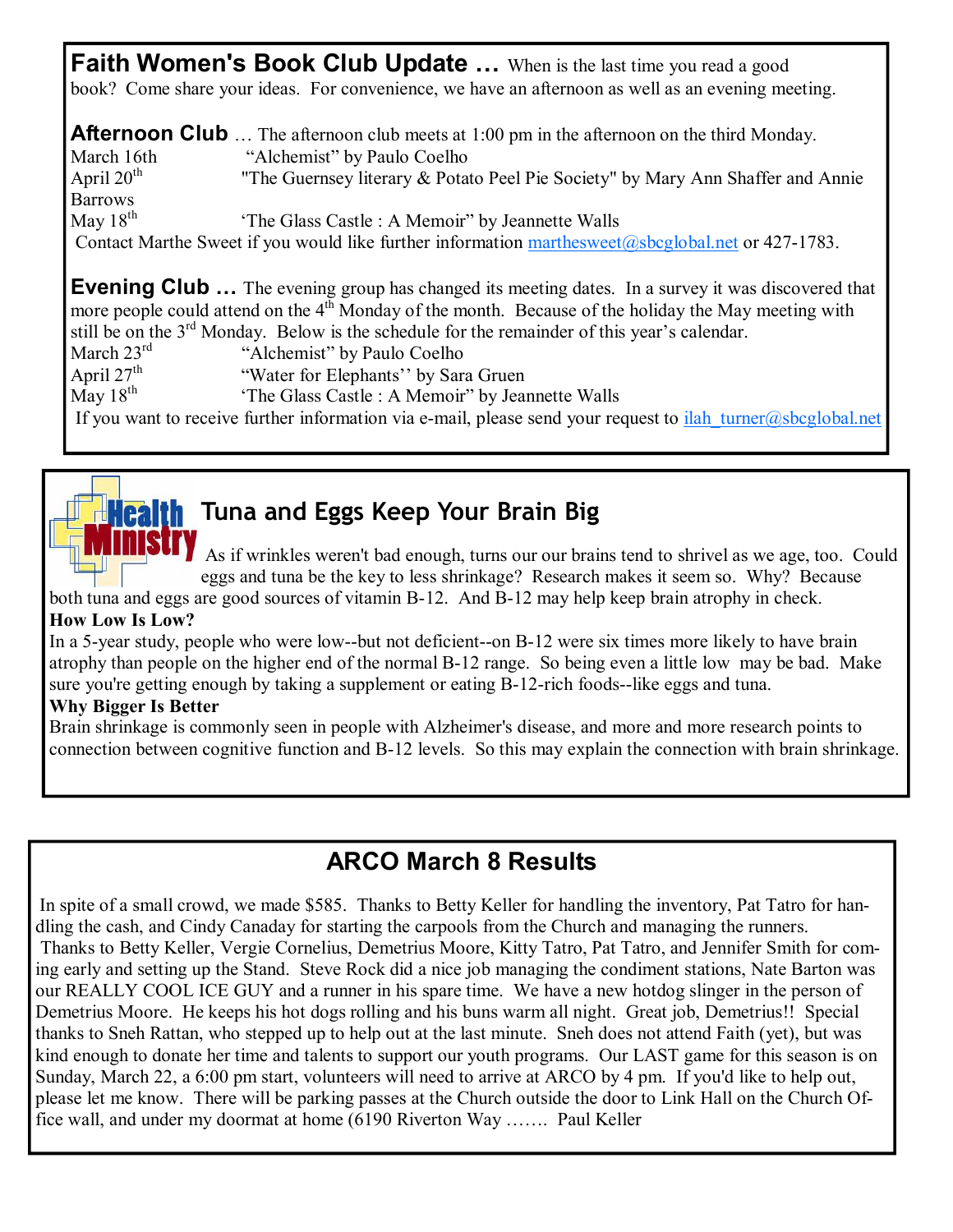# Meet Faith's New Members

#### Edward & Truyen Barrera-



 Eddie and Tru have lived here in Sacramento for the past three years. Eddie works for a medical device company and travels throughout the North West Region. Tru stays at home with 7 month old Emily and works in the Real Estate business part time. In their spare time they enjoy spending time with friends and family. Tru was raised Presbyterian and Eddie Catholic, but they decided that it is important to worship together as a family and decided on Faith Presbyterian Church.

#### Barbara Mendoza-



Barbara currently lives in Carmichael and has spent most of her time in the Elk Grove and Sacramento areas. She's retired and enjoys reading, a little gardening and getting together with friends. Her son, Robert, and his family initially invited her to Faith Church and she has been coming ever since.



Dave & Nancy Nefsky-

Dave and Nancy have spent most of their time in California. Both are retired, but Nancy works part time for the State of CA. They both enjoy reading, golf, skiing, but most of all they enjoy playing with their grandson. Nancy grew up in the Presbyterian Church and they wanted to worship close to home here in the Pocket.



#### Janet Sather-

 Janet has lived in Santa Rosa and recently relocated here to Sacramento. She works in sales with the Valley Yellow Pages. Janet really enjoys knitting, playing bridge (anyone looking for a  $4<sup>th</sup>$  or substitute?) Janet loves to read, walking and movies. She said, "Coming to Faith Church is the best thing that has happened to me since moving to Sacramento."

#### Michelle Sweeting-



 Michelle has spent most of her time here in Sacramento. She's not working right now (still looking) so with her free time she volunteers at the Food Closet. Michelle enjoys working out and volunteer work. She was invited to Faith by her sister and she is looking forward to becoming more involved in serving here at the church.

#### Sheron Vollstedt-



 Sheron is a California native. She is currently working for a Dental Consulting Firm as an Administrative Assistant and Bookkeeper. Sheron enjoys bike riding, walking, reading, aviation and painting. Since living in the area she had been looking for a church family and we are so happy she came to Faith. She feels her greatest accomplishments are her two children and their families.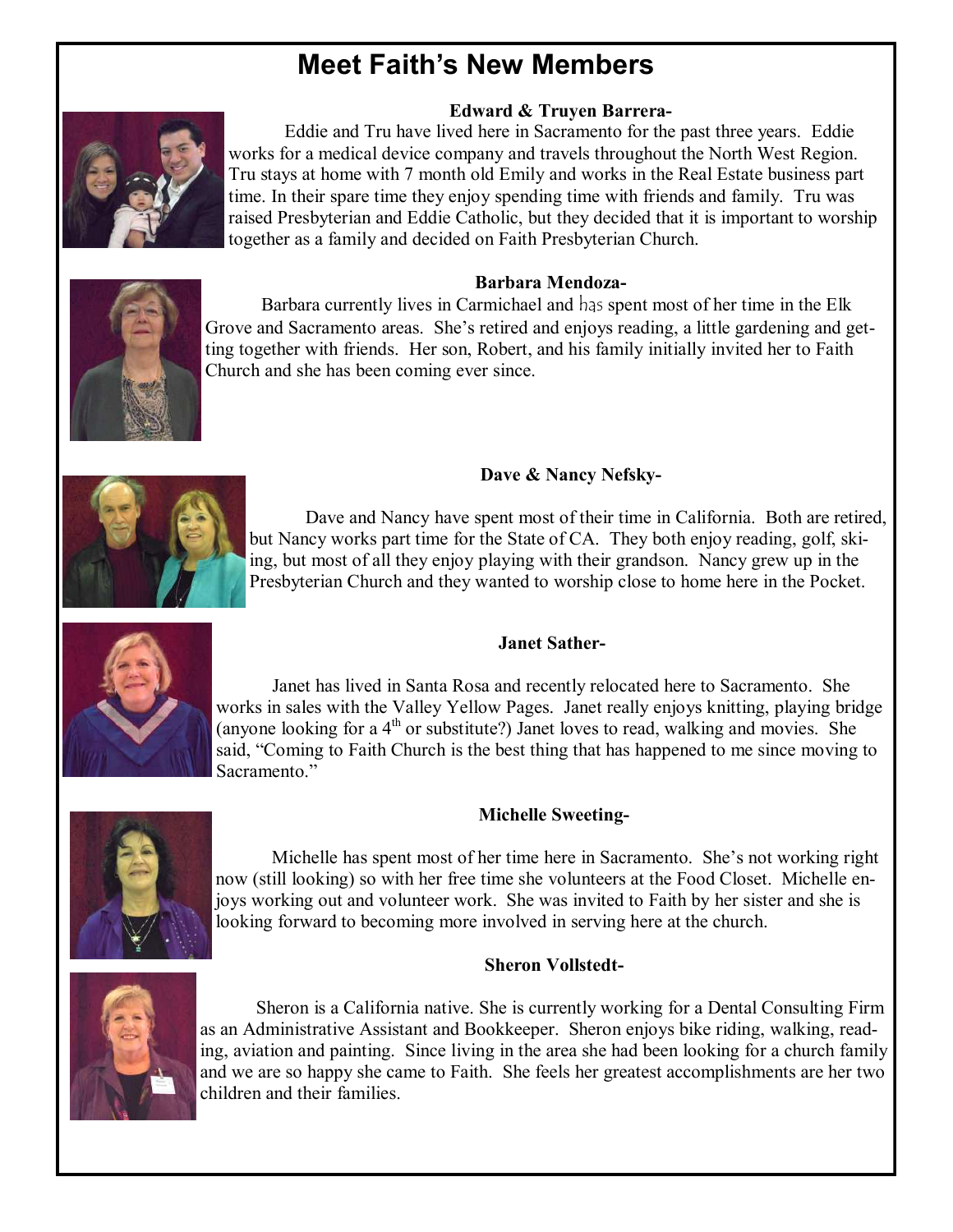# More New Folks to Faith Church...

#### Rick Williams-

 Rick was born and raised in the Los Angeles area and has lived in Sacramento for the past five years. He currently works for a locally based municipal consulting firm and is an Associate Planner and Public Information Officer. Rick enjoys hiking, travel, walking, reading and foreign/art films. He had been searching for a church home in the area, and felt warmly welcomed here at Faith. He also feels we have a healthy balance between discipleship and service.



#### Jack Henderson-

Jack was born and raised in New Orleans, but has spent most of her adult life in the Bay Area. She works from home in the mortgage and loan modification business. Jack really enjoys Bible study, Bible distribution, sharing faith in Christ, writing, cooking, entertaining and interior design. She believes the Lord led her here to Faith Church through a referral from her previous pastor.



#### Rick & Nancy Hom-

 Rick and Nancy have lived here in Sacramento for the past 20 years. Nancy is a retired Registered Nurse, but continues to work for UCD Medical Center in the insurance/billing department. Rick also works for UCD as the Business Manager of the UCD Medical Group Network. Rick's favorite things are photography, golf and he loves to fix or upgrade electronic gizmos. Nancy enjoys reading, playing the piano, cooking gardening, walking the dog and watching "Masterpiece Theater". She also is active in "Moms in Touch", an organization of mothers praying for their

students and schools. They love meeting new people and being part of a group of believers.



#### Denise Mitchell-

 Denise has spent most of her life in the Midwest and on the West coast. She currently works as an office administrator for the University of California. Working out, reading, and spending time with her family are things she loves to do. Denise was introduced to our church by her daughters who wanted to attend. She has a deep faith and is very family oriented.